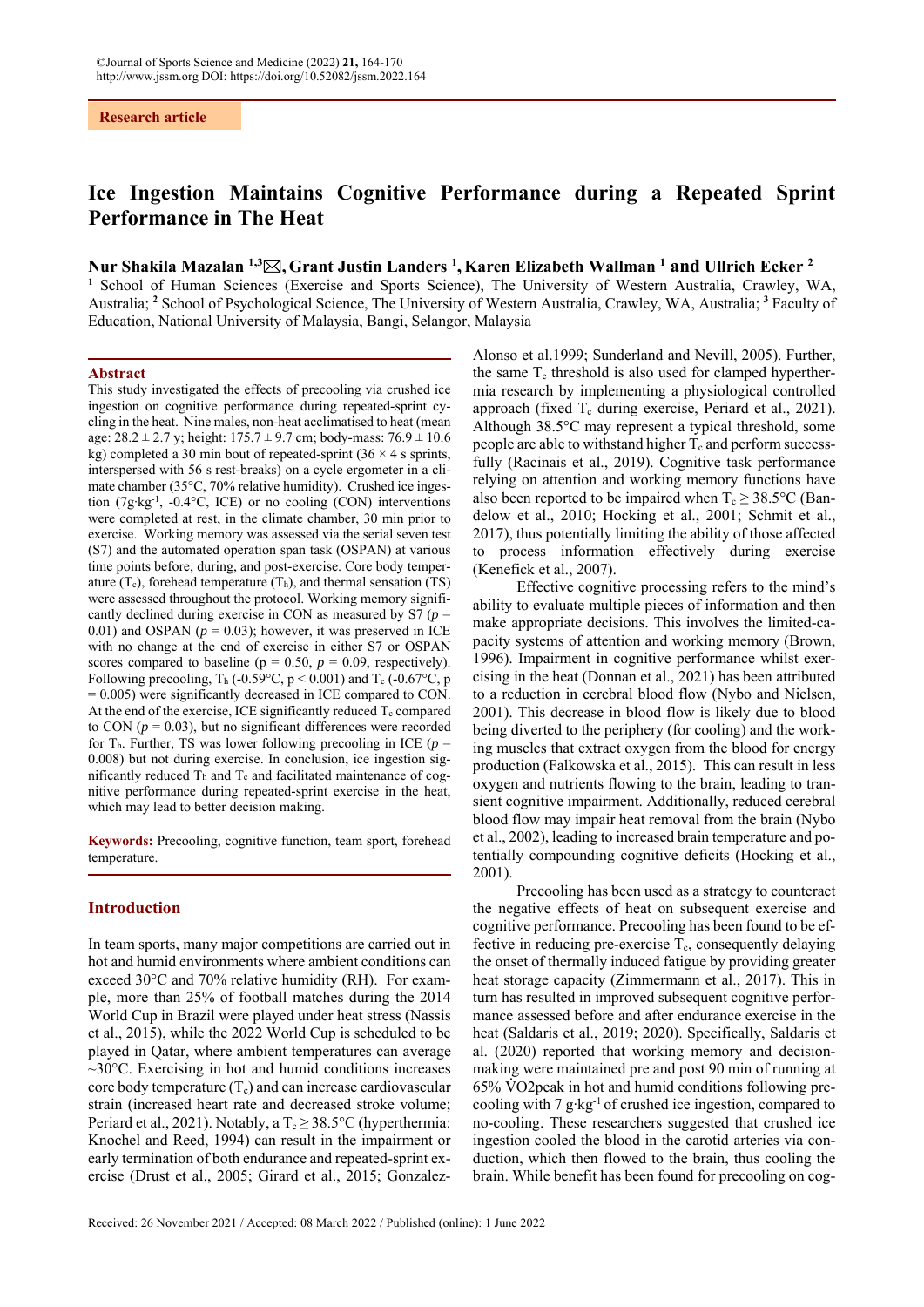nitive performance prior to and after endurance exercise, its impact in respect to repeated-sprint performance has not been well researched.

Compared to endurance exercise, prolonged repeated-sprint performance in the heat results in lower peak  $T_c$  (~38.5 versus ~40.0°C) and peak heart rate (~160 bpm versus ~170 bpm: Brade et al., 2013; Maroni et al., 2018, Maroni et al., 2019). These differences are most likely due to the inclusion of regular rest intervals during repeatedsprint performance ( $\leq 60$  s per break; Girard et al., 2011), which may result in lower metabolic heat production, compared to endurance performance. Nonetheless, peak  $T_c$  during repeated-sprint performance can still become hyperthermic and exceed levels associated with cognitive impairment (i.e., 38.5°C). Thus, when exposed to hot ambient conditions, team-sport athletes may not be able to maintain a level of cognitive function needed to assist in accurate decision-making (Smits et al., 2014). To date, no studies have assessed the effect of precooling using ice ingestion on subsequent cognitive performance when performing repeated-sprints in the heat. Therefore, the aim of this study was to examine the effects of crushed ice ingestion (precooling) on cognitive function assessed prior to, during and after repeated-sprint exercise in hot and humid conditions. It was hypothesised that crushed ice ingestion would reduce  $T_c$ ,  $T_h$  and subsequently maintain cognitive performance assessed at various time points when performing repeated-sprint exercise in the heat, compared to a no-cooling control.

### **Methods**

### **Participants**

Nine healthy, trained, team-sport athletes were recruited to this study (mean age:  $28.2 \pm 2.7$  y; height:  $1.76 \pm 0.10$  m; body-mass:  $76.9 \pm 10.6$  kg; body surface area:  $1.90 \pm 0.17$ m2 ). All participants were informed of the details and requirements of the study. Written informed consent was provided from each participant prior to testing. Ethical approval was granted from the Human Research Ethics of Committee of the University (RA/4/20/6057).

#### **Experimental overview**

This cross-over study consisted of one familiarisation session and two experimental trials. All trials were performed at the same time of the day, one week apart. Experimental trials consisted of 30 min of repeated-sprint cycling  $(36 \times$ 4 s sprints) preceded by 30 min of precooling where participants either ingested 7 g∙kg-1 of crushed ice (-0.4°C; ICE), which had been crushed with a commercial ice crusher (Avalanche, Sunbeam, Australia), or ingested the same amount of room temperature tap water (35°C; CON). Trials were completed in a randomised order.

### **Familiarisation session**

One week prior to the experimental trials, height (Seca, West Germany, Germany) and nude body-mass (model ED3300; Sauter Multi-Range, Ebingen, West Germany) were recorded. Participants were familiarised with the cognitive tasks (automated operation span test; OSPAN and serial seven test; S7), perceptual response scale (thermal

sensation), and completed the 30 min repeated-sprint cycling protocol in the climate chamber (35°C, 70% RH).

### **Experimental protocol**

Participants refrained from any strenuous exercise, ingestion of alcohol and caffeine 24 h prior to each testing session. During the same 24 h period participants recorded food and physical activities into personal diaries and then followed the same diet and activity regime prior to the subsequent experimental trial. Participants ingested a telemetry capsule (CorTemp®, Palmetto, FL, USA) eight hours prior to each trial to assess  $T_c$ .

Upon arrival to the laboratory, a mid-stream urine sample was collected to determine participants' hydration levels (TE-RM10SG, 1.000-1.070, Test Equip, Dandenong, Australia) via urine-specific gravity. If hypohydration occur ( $U_{SG}$  > 1.030), participants then consumed an additional 500 ml of water. No participants were found to be hypohydrated (i.e.,  $USG > 1.030$ ). A skin thermistor (Skin Sensor SST-1, Physitemp Instruments Inc, NJ, USA) was taped to the middle of the forehead, to assess forehead temperature  $(T_h)$  via a computerised program (DASYLab Light, National Instruments, Ireland Resources Ltd., USA).

Participants then entered the climate chamber (35°C, 70% RH) and completed the OSPAN test (10 min) and the S7 test (1 min) in a seated position. Participants remained seated and undertook either experimental intervention (crushed ice ingestion, ICE or ingested tap water, CON) 30 min prior to exercise. Participants completed the S7 test again after the rest period. The exercise trials began with a standardised 5 min cycling warm-up that included 2 x 4 s maximal sprints at 3.5 and 4.5 min followed by the 30 min repeated-sprint protocol.

The repeated-sprint protocol comprised of 30 x 4 s maximal sprints every 1 min (4 s sprint followed by 56 s active recovery ranging at 25 - 100 W). Additionally, six maximal 4 s sprints were performed at 2.5, 7.5, 12.5, 17.5, 22.5, 27.5 min to replicate the unpredictable nature of team-sport. The repeated-sprint protocol was adopted from a study by Brade et al. (2013). The exercises were performed on a calibrated front access cycle ergometer (Model EX-10, Repco, Victoria, Australia). During exercise, participants ingested 100 ml of tap water (room temperature) every 10 min to offset sweat losses. The S7 test was performed again after 27 min of exercise whilst cycling, while the OSPAN was performed again after completing the exercise. Throughout the exercise, thermal sensation  $(TS; 0 =$ unbearably cold to  $8 =$  unbearably hot, Young et al., 1987) was measured every 5 min.

### **Cognitive tests**

The OSPAN task assesses working memory capacity (Turner and Engle, 1989). This test is a computerised cognitive test administered using Inquisit 5 software (Millisecond Software, USA) and requires participants to remember correctly the serial order of presented letters and simultaneously answer math problems as a secondary task distractor (e.g.,  $(8/4 + 3 = ?)$  as rapidly as possible. This test takes  $\sim$ 10 min to complete. There were 15 sets of trials in total where each set size ranged from 3-7 letters and included varied math problems. In total, there were 75 letters to be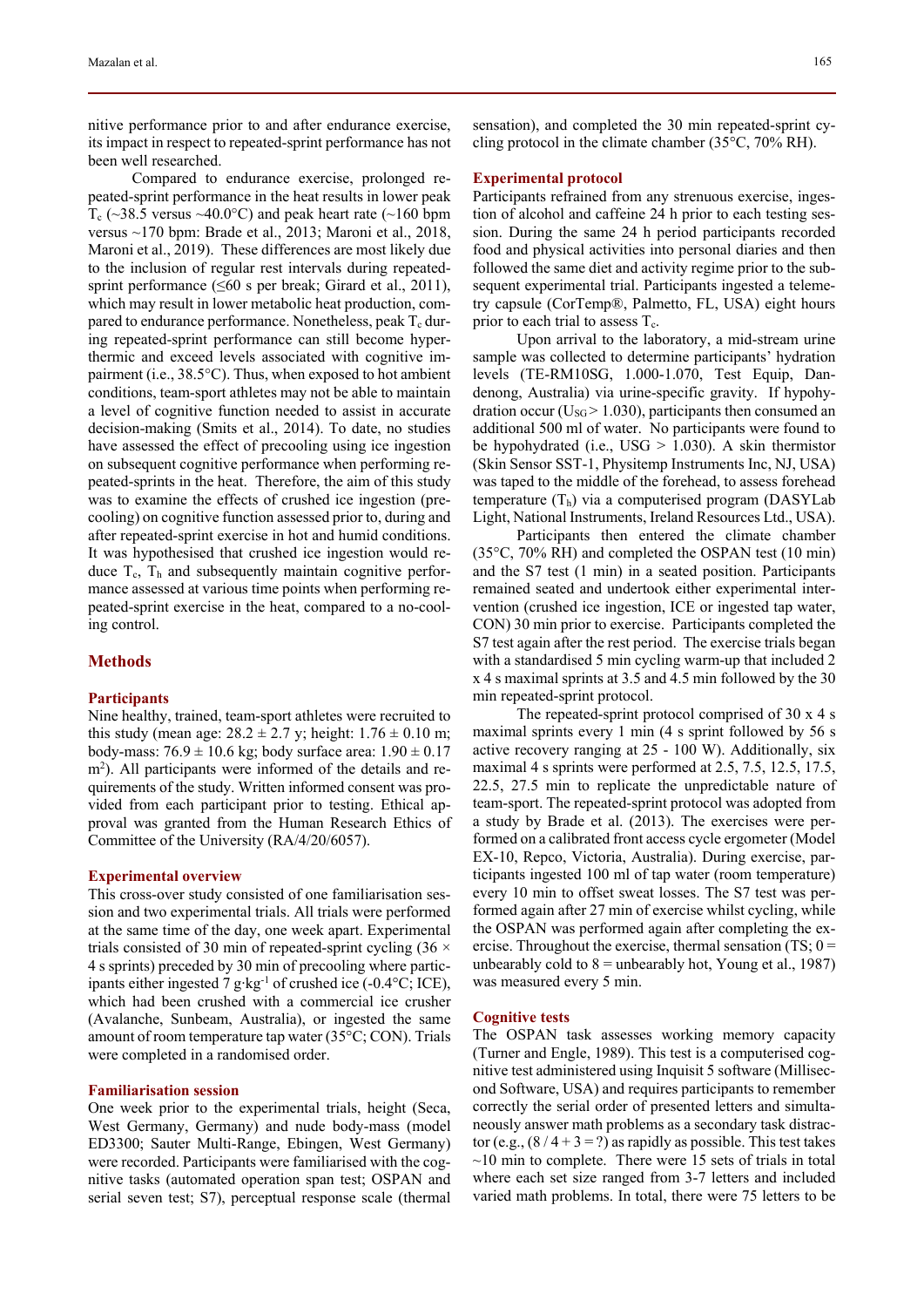remembered and 75 math problems to be solved, with the presentation of these variables randomly programmed by the software for each session. The outcome measure was the sum of the total number of correct answers, with a total mark of 75 (Bayliss et al., 2003). The task's internal consistency is  $\alpha$  = 0.78, while test-retest reliability coefficients have been recorded to be 0.83 (Unsworth et al., 2005). This task has been previously used to assess cognitive performance during exercise in the heat (Mazalan et al., 2021).

The S7 test assesses attention and working memory (Bristow et al., 2016). Participants were required to count down out loud from any random number given (between 900 to 1000) by sevens in 1 min (similar to Hayman, 1942). Any mistake in calculations were carried on by subtracting from the current number given. The outcomes measured were the total number of correct and incorrect answers. The test was administered verbally at three-time points during exercise (prior to precooling, after precooling and 3 min before the end of exercise).

### **Statistical analyses**

All statistical data were analysed using the IBM Statistical Package for Social Sciences version 28.0 (SPSS Inc, Chicago, IL, USA); descriptive statistics were presented as mean  $\pm$  standard deviation unless otherwise stated. Data was assessed for normality (Shapiro-Wilk test) and sphericity (Mauchly's test). Two-way, repeated-measures ANOVAs were performed on the data to test for condition differences. Statistical significance was set at  $p \leq 0.05$ . Where main interaction effects occurred, post hoc comparisons (Bonferroni) were conducted and paired sample *t*tests were used to identify specific condition differences if significance was found. In addition, Cohen's *d* effect sizes (ES) were used to identify meaningful differences in the data (Cohen, 1988) with only moderate (0.5-0.8) and large ( $>0.8$ ) ES reported. All values are expressed as mean  $\pm$ SD.

### **Results**

There were no differences in environmental conditions (p  $> 0.05$ ; 34.9  $\pm$  0.9° C, 70.1  $\pm$  6.8 % RH) or the amount of total work done (CON:  $108540 \pm 19747$  Joule [J], ICE:  $110654 \pm 20895$  J, p > 0.05) between trials.

Serial seven scores significantly declined over time in CON compared to baseline  $(-3, p = 0.01, d = 1.5, 0.36$  to 2.43 95% CI) but were maintained in ICE  $(0, p = 0.08)$ . Further, moderate to large ES demonstrated an increase in scores in ICE between baseline and prior to exercise (*d* = 0.8, -0.19 to 1.73 95% CI), and a decline in scores after 27 min of exercise compared to prior to exercise  $(d = 0.69, -$ 0.31 to 1.59 95% CI). However, S7 scores in ICE were not different between baseline and 27 min into exercise, suggesting that cognitive performance on this task was maintained over the exercise protocol ( $p > 0.05$ ). At min 27, the average S7 score in CON was significantly lower than ICE  $(p = 0.01, d = 1.30, 0.19$  to 2.20 95% CI; Table 5.1).

Similarly, OSPAN scores followed the same pattern as S7 scores. Baseline OSPAN scores were similar in both CON and ICE  $(65.1 \pm 5.5, 65.0 \pm 5.4, p > 0.05$  respectively). Whilst scores in CON significantly declined over time ( $p = 0.03$ ,  $d = 0.9$ ,  $-0.08$  to 1.74 95% CI), scores in ICE were observed to be maintained between baseline  $(65.0 \pm 5.4)$  and min 30  $(66.8 \pm 4.2, p = 0.09)$ . Further, scores for OSPAN were significantly lower in CON compared to ICE at the end of the exercise ( $p = 0.003$ ,  $d = 0.78$ , 0.23 to 1.68 95% CI; Table 1).

**Table 1. Mean (± SD), Serial seven (S7) and OSPAN total correct scores across no-cooling (CON) and cooling (ICE) trials**  when exercising in the heat  $(n = 9)$ .

| <b>Time</b>                   | <b>Time</b>       | <b>CON</b>        | ICE.                      |
|-------------------------------|-------------------|-------------------|---------------------------|
| <b>Serial</b><br><b>Seven</b> | <b>Baseline</b>   | $19.2 \pm 2$      | $20 \pm 2.6^{\circ}$      |
|                               | Prior to exercise | $17.6 \pm 2.2$    | $22.3 \pm 2.9^{\text{a}}$ |
|                               | Min 27            | $16.1 \pm 2.1 \#$ | $20 \pm 3.7$ <sup>*</sup> |
| <b>OSPAN</b>                  | <b>Baseline</b>   | $65.1 \pm 5.5$    | $65 \pm 5.4$              |
|                               | Min 30            | $63.1 \pm 5.2$ #  | $66.8 \pm 4.2^*$          |

# indicates a significant difference from baseline ( $p < 0.05$ ). \* indicates a significant difference from CON ( $p < 0.05$ ).  $\mathbb{P}$  indicates moderate to large effect sizes compared with CON  $\ddot{d} = 0.5 - 0.8$ ). <sup>a</sup> indicates a moderate to large effect size compared to scores recorded prior to exercise.

Similar  $T_c$  values were observed at baseline for ICE and CON  $(37.00 \pm 0.26^{\circ}\text{C}, 36.93 \pm 0.25^{\circ}\text{C},$  respectively, p  $> 0.05$ ). Precooling led to a significant reduction in T<sub>c</sub> as early as min 5 (ICE:  $36.91 \pm 0.25$ °C) into the ice ingestion compared to baseline  $(37 \pm 0.26^{\circ}\text{C}, p \le 0.001, d = 0.35, -0.001)$ 1.26 to 0.6 95% CI), with  $T_c$  further declining over the 30 min period of precooling (-0.67°C). At the end of precooling,  $T_c$  was significantly lower in ICE compared to CON (ICE:  $36.33 \pm 0.31$ °C, CON:  $37.10 \pm 0.11$ °C, p < 0.001, *d*  $= 3.31, 1.69$  to 4.41 95% CI). Further, T<sub>c</sub> remained significantly lower in ICE compared to CON at the end of exercise protocol (ICE:  $38.07 \pm 0.37$ °C; CON:  $38.5 \pm 0.22$ °C,  $p = 0.03$ ,  $d = 1.41$ , 0.44 to 2.31 95% CI; Figure 1a).

Forehead temperature was similar at baseline between trials (CON:  $35.39 \pm 0.39$ °C, ICE:  $35.52 \pm 0.38$ °C,  $p = 0.86$ ). ICE significantly reduced T<sub>h</sub> following precooling (min 30) compared to baseline (-0.59 $\degree$ C, p < 0.001, *d* = 1.53, 0.24 to 2.26 95% CI), with  $T<sub>h</sub>$  commencing to decline at the 15<sup>th</sup> min mark of the cooling protocol (ICE:  $35.22 \pm$ 0.42°C, CON:  $35.68 \pm 0.32$ °C, p = 0.02, d = 1.23, -0.14 to 2.13 95% CI) compared to CON. Meanwhile,  $T<sub>h</sub>$  significantly increased in CON (min 30) compared to baseline  $(+0.54\degree C, p < 0.01, d = 1.53, 0.38$  to 2.45 95% CI) during the cooling/no-cooling protocol. Furthermore,  $T<sub>h</sub>$  was significantly lower at the start of the exercise in ICE compared to CON (min 0: -0.5°C,  $p = 0.004$ ,  $d = 2.09$ , 0.81 to 3.04 95% CI), but was not different to CON from min 5 onwards into the exercise. Moderate to large ES suggested a tendency for  $T<sub>h</sub>$  to be lower for ICE compared to CON at every 5 min interval of the exercise protocol ( $p = 0.06 - 0.25$ ,  $d =$ 0.66 - 1.09; Figure 1b).

Additionally, TS was significantly lower in ICE compared to CON at the beginning of exercise (min 0), and following precooling ( $p = 0.008$ ,  $d = 1.57$ , 0.41 to 2.49 95% CI%; Table 2). While there was no main effect for trial (p  $= 0.78$ ), mean TS increased progressively across the protocol, with this supported by main effect for time ( $p < 0.001$ ), as well as large ES compared to baseline in both trials (CON: *d* = 7.7, 4.59 to 9.56 95% CI; ICE: *d =* 9.8, 5.95 to 12.15 95% CI).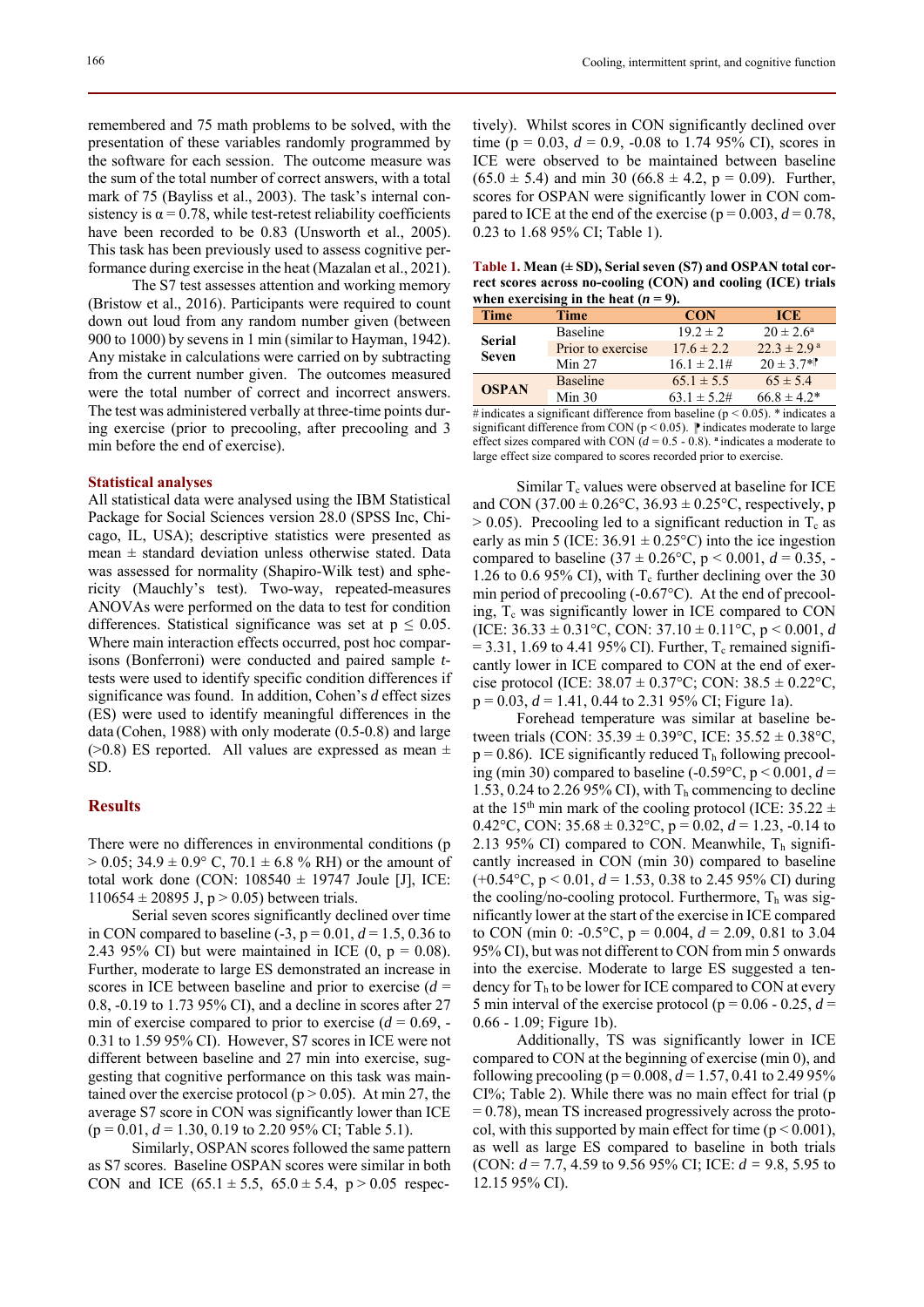

**Figure 1.** Mean ( $\pm$  SD) core body temperature throughout the precooling period and repeated sprint  $(n=9)$ ; b. **Mean**  $(\pm SD)$  forehead temperature throughout the precooling period and repeated sprint  $(n=9)$ . CON: control, **ICE: crushed ice ingestion.**  $\land$  indicates a significant difference compared with baseline for ICE ( $p < 0.05$ ). # indicates a significant difference compared with baseline for CON ( $p < 0.05$ ).  $*$  indicates a significant difference of ICE compared with CON ( $p < 0.05$ ).  $\mathbb{P}$  indicates moderate to large effect sizes of ICE compared with CON ( $d = 0.5 - 0.8$ ).

**Table 2. Mean (± SD), thermal sensation across trials when exercising in the heat (** $n = 9$ **). CON: control, ICE: crushed ice ingestion.** 

| <b>CON</b>            | <b>ICE</b>                                           |
|-----------------------|------------------------------------------------------|
| $4.5 \pm 0.3$         | $4.1 \pm 0.2^{*}$                                    |
| $4.9 \pm 0.4$         | $4.4 \pm 0.2$                                        |
| $5.4 \pm 0.4$         | $5.0 \pm 0.3$                                        |
| $5.8 \pm 0.4$         | $5.4 \pm 0.3$                                        |
| $6.2 \pm 0.3$         | $5.8 \pm 0.4$                                        |
| $6.6 \pm 0.2$         | $6.1 \pm 0.3$                                        |
| $6.8 \pm 0.3^{\circ}$ | $6.6 \pm 0.3$ #                                      |
|                       | * indicator a significant difference of ICE compared |

ant difference of ICE to CON ( $p \le 0.05$ ). # indicates a large effect size compared with baseline  $(d > .08)$ .  $\mathbb P$  indicates a large effect size compared with CON  $(d > .08)$ .

### **Discussion**

This study examined the effect of crushed ice ingestion prior to exercise in hot, humid conditions on cognitive performance assessed prior to, during and after a repeatedsprint exercise. Results found that ice ingestion (7 g⋅kg<sup>-1</sup>) maintained working memory performance over the course of the protocol, as measured by S7 and OSPAN tests, with cognitive function declining in the control condition. Further, ice ingestion reduced  $T_c$ ,  $T_h$  and TS prior to exercise, with  $T_c$  remaining significantly lower throughout exercise compared to the control trial.

The current findings suggest that precooling via ice ingestion blunted the effect of heat on working memory, with similar scores found for cognitive performance between baseline and min 27 (S7) and min 30 (OSPAN) of exercise. It is noteworthy that when participants completed the final cognitive tests towards the end of exercise,  $T_c$  in CON was peaking at  $\sim$ 38.5 $\degree$ C, the stipulated threshold for cognitive deficits on some tasks (Hocking et al., 2001). Meanwhile in ICE, the highest  $T_c$  recorded during exercise was  $\sim$ 38.1 $\degree$ C. This may explain the preservation of cognitive performance in this trial, observed by constant test scores over the course of the protocol, despite exposure to heat and exercise. These results suggest that a  $T_c$  of  $\sim$ 38.1 $\degree$ C does not disturb cognitive function in respect to OSPAN and S7 performance. These findings are in agreement with previous studies, suggesting that cooling initially facilitates the preservation of cognitive performance by way of inducement and maintenance of a lower  $T_c$  (Racinais et al., 2008, Saldaris et al. 2020).

Saldaris et al. (2020) reported an improvement in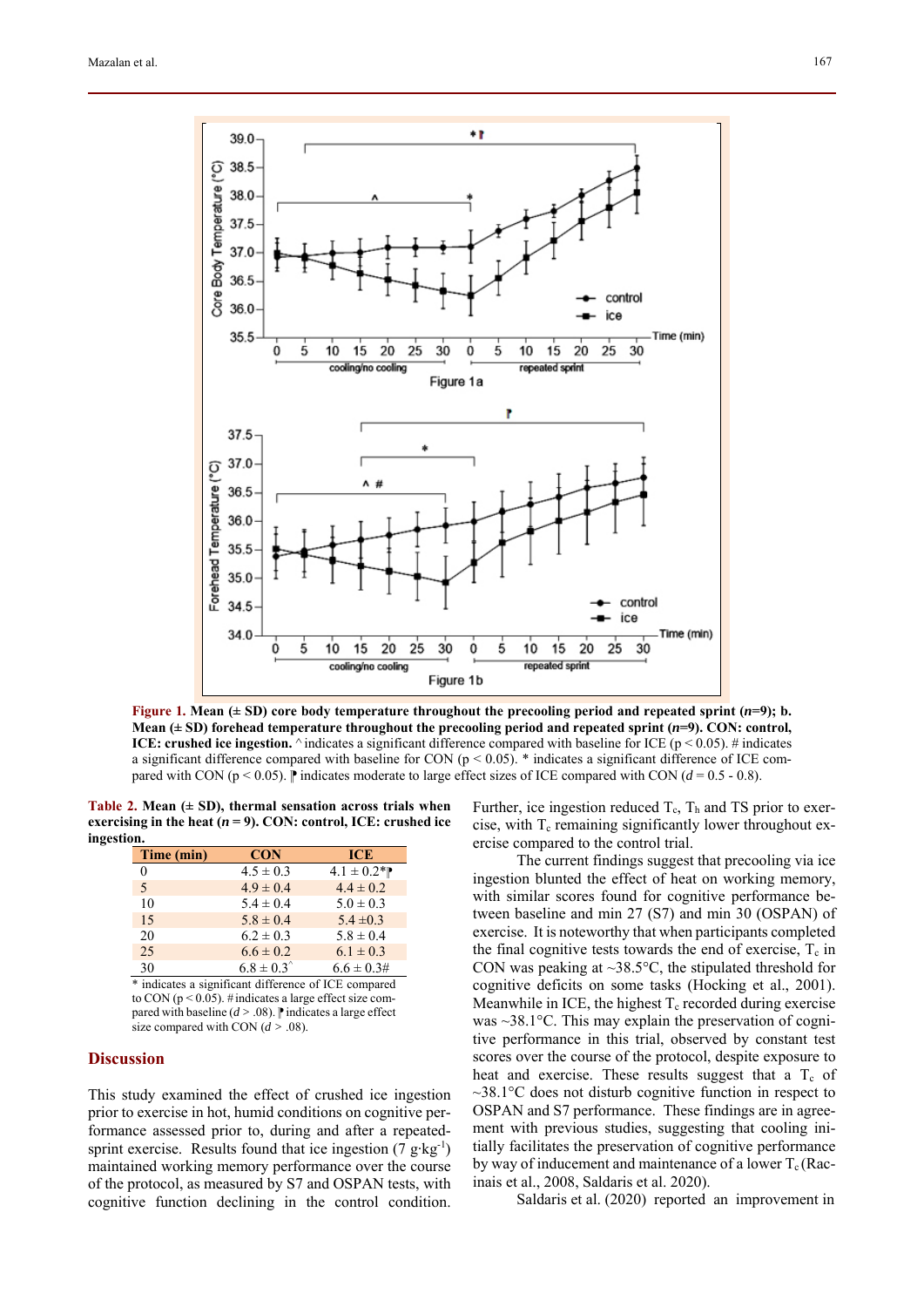working memory following crushed ice ingestion (7 g∙kg-<sup>1</sup>) during and after 90 min of endurance exercise in the heat, compared to no-cooling, despite  $T_c$  peaking at ~38.7°C in both trials. Saldaris et al. (2020) also noted that  $T_c$ , TS and Th were significantly lower after ice ingestion, compared to no-cooling, with  $T<sub>h</sub>$  staying significantly lower 15 min into exercise. These researchers suggested that the reduction in  $T_c$ ,  $T_h$ , and TS, as a result of ice ingestion, may have allowed the athlete to focus more on the task in hand rather than the discomfort of the heat (Saldaris et al., 2020). In the current study, a reduction was observed in  $T_c$  (-0.67°C),  $T_h$ (-0.59°C) and TS following ice ingestion, with associated cognitive benefits apparent. It is possible that a reduction in the combination of these variables, rather than  $T_c$  alone, may result in the maintenance of subsequent cognitive performance during exercise in the heat.

In regards to cooling methods, these can be classified as being either internal (the ingestion of crushed ice) or external (the wearing of cooling vests/ice packs/head cooling cap) strategies that cool the body either pre (prior), per (mid), or post-exercise (Best et al., 2018; Lee et al., 2014; Gaoua et al., 2011; Mazalan et al., 2022; Saldaris et al., 2020). In contrast to the results found in the current study in respect to ice ingestion (internal precooling), external precooling using a cooling cap was reported to reduce pre-exercise  $T_h$  (-2.1°C) but not  $T_c$  prior to 60 min of running at  $70\%$  VO<sub>2</sub>peak in the heat (Mazalan et al., 2021). These researchers reported that this cooling effect diminished at the beginning of exercise with no benefit observed for subsequent cognitive performance (Mazalan et al., 2021). Similarly, the combination of external cooling devices (ice jacket and hand cooling gloves) prior to a cycling race simulation in the heat did not reduce  $T_c$  during exercise ( $T<sub>h</sub>$  not assessed) or have a benefit for subsequent cognitive performance (Maroni et al., 2019). Based on these findings, it can be suggested that internal precooling (via ice ingestion) may provide a greater cooling benefit on physiological and cognitive responses compared to external means (cooling devices). In this context, internal precooling may delay the drift in  $T_c$  and  $T_h$  towards hyperthermia and subsequently act as a heat sink by allowing greater heat transfer via conduction, consequently reducing endogenous heat accumulation during exercise. Notably, ice changing its form from solid to liquid requires a great deal of heat absorption (Merrick et al., 2003). Therefore, an advantage of the internal heat loss that occurs as a result of ice ingestion lies in the efficiency of the heat transfer in the body. Notably, combining internal and external cooling methods has been shown to be more effective at lowering  $T_c$  than just utilising one cooling mode. For example, the reduction in  $T_c$  observed following cooling was greater in the study by Saldaris et al. (2020) ( $T_c$ : -0.80 $\degree$ C) compared to the current study  $(T_c: -0.67^{\circ}C)$ , most likely due to the cooling protocol being conducted in a cool room  $(\sim 20^{\circ}C)$ rather than an environmental chamber  $(\sim 35^{\circ}C)$ . This suggests that the combination of internal cooling (ice ingestion) and external cooling (exposure to a cool room) prior to exercise could provide a greater heat sink by lowering  $T_c$  even further during the cooling protocol. Overall, these findings are of special interest for athletes who play sports where a deterioration in working memory in the heat could

affect decision making under pressure whilst playing in an unpredictable game environment, such as team sports (Jiménez-Pavón, et al., 2011). Further, these findings are of relevance to sports event organisers, who may consider establishing a cooling station at events that provide crushed ice to athletes, which can be ingested prior to (or even during) exercise in the heat to preserve athletes' subsequent physiological and cognitive performance.

Assessment of  $T<sub>h</sub>$  in this and other studies (Saldaris et al., 2019; 2020), represented an indirect assessment of brain temperature, with ice ingestion shown to reduce this variable. As noted earlier, this reduction in  $T<sub>h</sub>$ , was proposed to be due to conductive cooling resulting from the ingested ice cooling the blood in the carotid arteries, which then flowed to the brain (Onitsuka et al., 2018). This may result in the brain being better able to dissipate heat and hence blunt the exercise heat-induced rise in  $T<sub>h</sub>$ . In support of this, Onitsuka et al. (2018) reported a lower brain temperature (-0.4°C) associated with ice slushy ingestion (7.5 g∙kg-1), as determined by magnetic resonance spectroscopy. The reduction in  $T<sub>h</sub>$  reported by these researchers over the cooling period was less than that found in the current study  $(T_h -0.4^{\circ}C$  versus  $T_h -0.57^{\circ}C$ , however, the cooling period used by Onitsuka et al. (2018) was shorter (15 min versus 30 min). This suggests that a longer cooling period in the current study facilitated a greater reduction in  $T<sub>h</sub>$ , which in turn may further benefit cognitive performance. While the use of magnetic resonance spectroscopy represents a better method for assessing brain temperature than measuring forehead temperature, this is not feasible during exercise, as it requires athletes to be in a supine position.

### **Conclusion**

In conclusion, this study demonstrated that precooling with ice ingestion resulted in the maintenance of working memory, compared to no-cooling. This outcome was most likely a result of lower  $T_c$  and  $T_h$ , and possibly TS that occurred after ice ingestion. This suggests that ice ingestion is an effective method that can reduce thermal strain, subsequently enhancing the brain's ability to function during exposure to heat and exercise. Overall, these results demonstrate an effective and efficient strategy to preserve cognitive performance during exercise in hot and humid conditions.

### **Acknowledgements**

The authors would like to express their gratitude to the participants for their commitment and interest. No potential conflict of interest was reported by the authors. This research was supported by The University of Western Australia. The experiments comply with the current laws of the country in which they were performed. The authors have no conflict of interest to declare. The datasets generated during and/or analyzed during the current study are not publicly available, but are available from the corresponding author who was an organizer of the study.

### **References**

Bandelow, S., Maughan, R., Shirreffs, S., Ozgünen, K., Kurdak, S., Ersöz, G., Binnet, M. and Dvorak, J. (2010) The effect of exercise, heat, cooling and rehydration strategies on cognitive function in football players. *Scandinavian Journal of Medicine Science and Sports* **20(3)**, 148-160. https://doi.org/10.1111/j.1600- 0838.2010.01220.x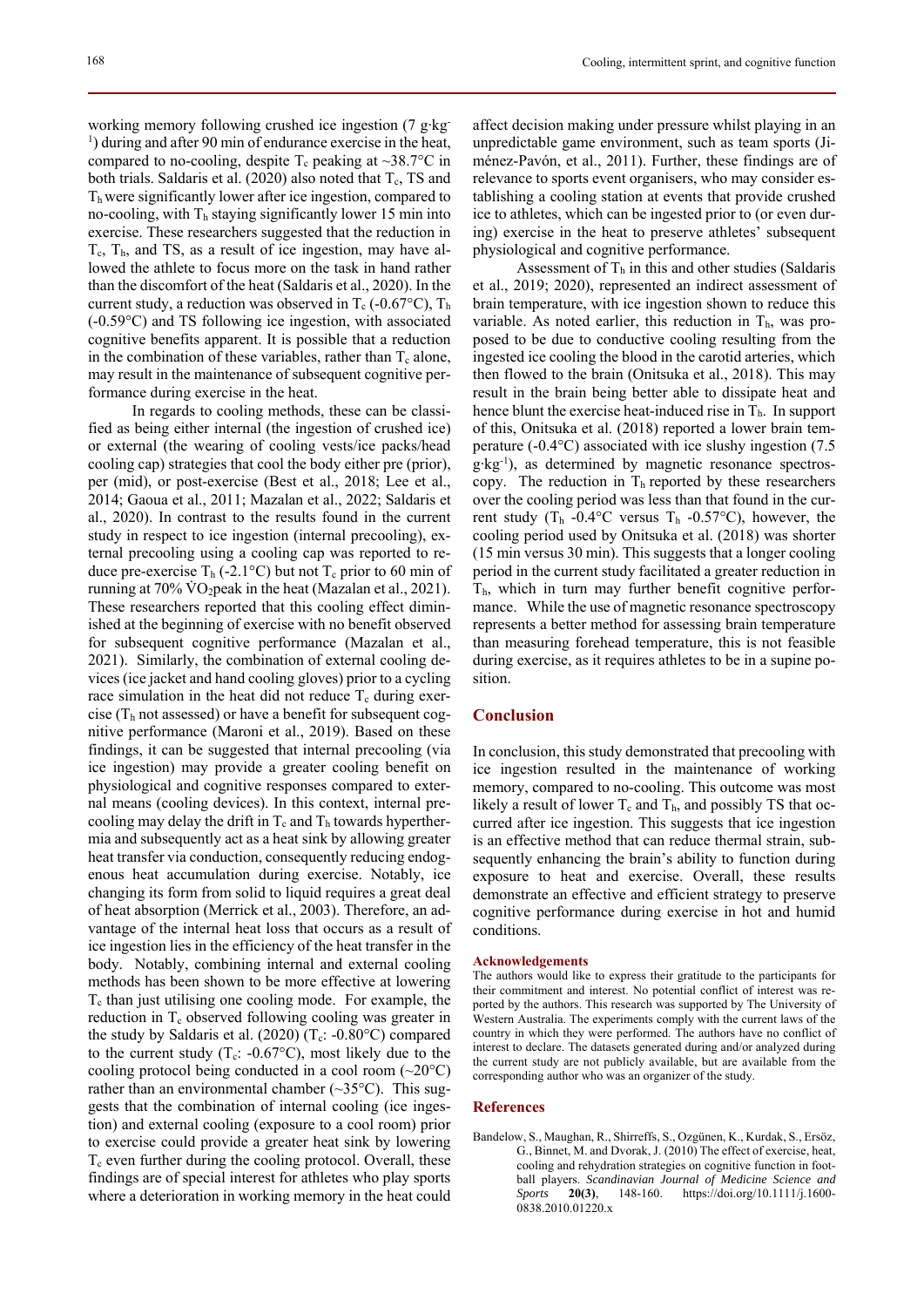- Bayliss, D. M., Jarrold, C., Gunn, D. M. and Baddeley, A. D. (2003) The complexities of complex span: Explaining individual differences in working memory in children and adults. *Journal of Experimental Psychology: General* **132(1)**, 71-92. https://doi.org/10.1037/0096-3445.132.1.71
- Best, R., Payton, S., Spears, I., Riera, F. and Berger, N. (2018) Topical and ingested cooling methodologies for endurance exercise performance in the heat. *Sports* **6(1)**, 11. https://doi.org/10.3390/sports6010011
- Brade, C. J., Dawson, B. T. and Wallman, K. E. (2013) Effect of precooling on repeat-sprint performance in seasonally acclimatised males during an outdoor simulated team-sport protocol in warm conditions. *Journal of Sports Science and Medicine* **12(3)**, 565- 570. https://pubmed.ncbi.nlm.nih.gov/24149166
- Bristow, T., Jih, C. S., Slabich, A. and Gunn, J. (2016) Standardization and adult norms for the sequential tasks of serial 3's and 7's. *Applied Neuropsychology: Adult* **23(5)**, 372-378. https://doi.org/10.1080/23279095.2016.1179504
- Brown, T. E. (1996) Brown attention deficit disorder scales for adolescents and adults. San Antonio,TX: The Psychological Corporation.
- Cohen, J. (1988) Statistical power analysis for the behavioural sciences (2nd ed.) Hillsdale, NJ: Lawrence Erlbaum Associates.
- Donnan, K., Williams, E. L. and Stanger, N. (2021) The effects of heat exposure during intermittent exercise on physical and cognitive performance among team sport athletes. *Perceptual and Motor Skills* **128(1)**, 439-466.

https://doi.org/10.1177/0031512520966522

- Drust, B., Rasmussen, P., Mohr, M., Nielsen, B. and Nybo, L. (2005) Elevations in core and muscle temperature impairs repeated sprint performance. *Acta Physiologica Scandinavica* **183(2)**, 181-190. https://doi.org/10.1111/j.1365-201X.2004.01390.x
- Duffield, R. and Marino, F. E. (2007) Effects of pre-cooling procedures on intermittent-sprint exercise performance in warm conditions. *European Journal of Applied Physiology* **100(6)**, 727-735. https://doi.org/10.1007/s00421-007-0468-x
- Falkowska, A., Gutowska, I., Goschorska, M., Nowacki, P., Chlubek, D. and Baranowska-Bosiacka, I. (2015) Energy metabolism of the brain, including the cooperation between astrocytes and neurons, especially in the context of glycogen metabolism. *International Journal of Molecular Sciences* **16(11)**, 25959-25981. https://doi.org/10.3390/ijms161125939
- Gaoua, N., Racinais, S., Grantham, J. and El Massioui, F. (2011) Alterations in cognitive performance during passive hyperthermia are task dependent. *International Journal of Hyperthermia* **27**, 1-9. https://doi.org/10.3109/02656736.2010.516305
- Gerrett, N., Jackson, S., Yates, J. and Thomas, G. (2017) Ice slurry ingestion does not enhance self‐paced intermittent exercise in the heat. *Scandinavian Journal of Medicine and Science in Sports* **27(11)**, 1202-1212. https://doi.org/10.1111/sms.12744
- Girard, O., Brocherie, F. and Bishop, D. J. (2015) Sprint performance under heat stress: A review. *Scandinavian Journal of Medicine and Science in Sports* **25(S1)**, 79-89. https://doi.org/10.1111/sms.12437
- Girard, O., Mendez-Villanueva, A. and Bishop, D. (2011) Repeatedsprint ability - Part I: factors contributing to fatigue. *Sports Medicine (Auckland)* **41(8)**, 673-694. https://doi.org/10.2165/11590550-000000000-00000
- Gonzalez-Alonso, J., Teller, C., Andersen, S. L., Jensen, F. B., Hyldig, T. and Nielsen, B. (1999) Influence of body temperature on the development of fatigue during prolonged exercise in the heat. *Journal of Applied Physiology* **86(3)**, 1032-1039. https://doi.org/10.1152/jappl.1999.86.3.1032
- Hayman, M. (1942) Two-minute clinical test for measurement of intellectual impairment in psychiatric disorders. *Archives of Neurology and Psychiatry* **47(3)**, 454-464. https://doi.org/10.1001/archneurpsyc.1942.02290030112010
- Hocking, C., Silberstein, R. B., Lau, W. M., Stough, C. and Roberts, W. (2001) Evaluation of cognitive performance in the heat by functional brain imaging and psychometric testing. *Comparative Biochemistry and Physiology. Part A, Molecular & Integrative Physiology* **128(4)**, 719-734. https://doi.org/10.1016/S1095- 6433(01)00278-1
- Jiménez-Pavón, D., Romeo, J., Cervantes-Borunda, M., Ortega, F. B., Ruiz, J. R., España-Romero, V., Marcos, A. and Castillo, M. J. (2011) Effects of a running bout in the heat on cognitive performance. *Journal of Exercise Science and Fitness* **9(1)**, 58-

64. https://doi.org/10.1016/S1728-869X(11)60008-7

- Kenefick, R. W., Cheuvront, S. N. and Sawka, M. N. (2007) Thermoregulatory function during the marathon. *Sports Medicine* **37(4-5)**, 312-315. https://doi.org/10.2165/00007256-200737040-00010
- Knochel, J. P. and Reed, G. (1994) Disorders of heat regulation. In: Narins RG, ed. Maxwell & Kleeman's clinical disorders of fluid and electrolyte metabolism. 5th ed. New York: McGraw-Hill, 15, 49- 90.
- Lee, J. K., Koh, A. C., Koh, S. X., Liu, G. J., Nio, A. Q. and Fan, P. W. (2014) Neck cooling and cognitive performance following exercise-induced hyperthermia. *European Journal of Applied Physiology* **114(2)**, 375-384. https://doi.org/10.1007/s00421-013- 2774-9
- Maroni, T., Dawson, B., Dennis, M., Naylor, L., Brade, C. and Wallman, K. (2018) Effects of half-time cooling using a cooling glove and jacket on manual dexterity and repeated-sprint performance in heat. *Journal of Sports Science and Medicine* **17(3)**, 485-491. https://pubmed.ncbi.nlm.nih.gov/30116122
- Maroni, T., Dawson, B., Landers, G., Naylor, L. and Wallman, K. (2019) Hand and torso pre-cooling does not enhance subsequent high intensity cycling or cognitive performance in heat. *Temperature* **7(2)**, 165-177. http://doi.org/10.1080/23328940.2019.1631731
- Mazalan, N. S., Landers, G. J., Wallman, K. E. and Ecker, U. (2021) Head cooling prior to exercise in the heat does not improve cognitive performance. *Journal of Sports Science and Medicine* **20(1)**, 69- 76. https://doi.org/10.52082/jssm.2021.69
- Mazalan, N. S., Landers, G. J., Wallman, K. E. and Ecker, U. (2022) A combination of ice ingestion and head cooling enhances cognitive performance during endurance exercise in the heat. *Journal of Sports Science and Medicine* **(21)**, 23- 32. https://doi.org/10.52082/jssm.2022.23
- Merrick, M. A., Jutte, L. S. and Smith, M. E. (2003) Cold modalities with different thermo-dynamic properties produce different surface and intramuscular temperatures. *Journal of Athletic Training* **38**, 28-33. https://doi.org/10.2519/jospt.2003.33.7.379
- Minett, G. M., Duffield, R., Marino, F. E. and Portus, M. (2011) Volumedependent response of precooling for intermittent-sprint exercise in the heat. *Medicine and Science in Sports and Exercise* **43(9)**, 1760-1769. https://doi.org/10.1249/MSS.0b013e318211be3e
- Minett, G. M., Duffield, R., Marino, F. E. and Portus, M. (2012) Durationdependant response of mixed-method pre-cooling for intermittent-sprint exercise in the heat. *European Journal of Applied Physiology* **112(10)**, 3655-3666. https://doi.org/10.1007/s00421-012-2348-2
- Nassis, G. P., Brito, J., Dvorak, J., Chalabi, H. and Racinais, S. (2015) The association of environmental heat stress with performance: Analysis of the 2014 FIFA World Cup Brazil. *British Journal of Sports Medicine* **49(9)**, 609-613. https://doi.org/10.1136/bjsports-2014-094449
- Nybo, L. and Nielsen, B. (2001) Hyperthermia and central fatigue during prolonged exercise in humans. *Journal of Applied Physiology* **91**, 1055-1060. https://doi.org/10.1152/jappl.2001.91.3.1055
- Nybo, L., Moller, K., Volianitis, S., Nielsen, B. and Secher, N. H. (2002) Effects of hyperthermia on cerebral blood flow and metabolism during prolonged exercise in humans. *Journal of Applied Physiology* **93(1)**, 58-64. https://doi.org/10.1152/japplphysiol.00049.2002
- Onitsuka, S., Nakamura, D., Onishi, T., Arimitsu, T., Takahashi, H. and Hasegawa, H. (2018) Ice slurry ingestion reduces human brain temperature measured using non-invasive magnetic resonance spectroscopy. *Scientific Reports* **8(1)**, 2757. https://doi.org/10.1038/s41598-018-21086-6
- Periard, J. D., Eijsvogels, T. M. and Daanen, H. A. M. (2021) Exercise under heat stress: thermoregulation, hydration, performance implications, and mitigation strategies. *Physiological Revision* **101**, 1873-1979. http://doi: 10.1152/physrev.00038. 2020
- Racinais, S., Gaoua, N. and Grantham J. (2008) Hyperthermia impairs short-term memory and peripheral motor drive transmission. *Journal of Physiology* **586(19)**, 4751-4762. https://doi.org/10.1113/jphysiol.2008.157420
- Racinais, S., Moussay, S., Nichols, D., Travers, G., Belfekih, T., Schumacher, Y. O. and Periard, J. D. (2019) Core temperature up to 41.5ºC during the UCI Road Cycling World Championships in the heat. *British Journal of Sports Medicine* **53(7)**, 426-429. https://doi.org/10.1136/bjsports-2018-099881
- Saldaris, J. M., Landers, G. J., Lay, B. S. and Zimmermann, M. R. (2019) Internal precooling decreases forehead and core temperature but